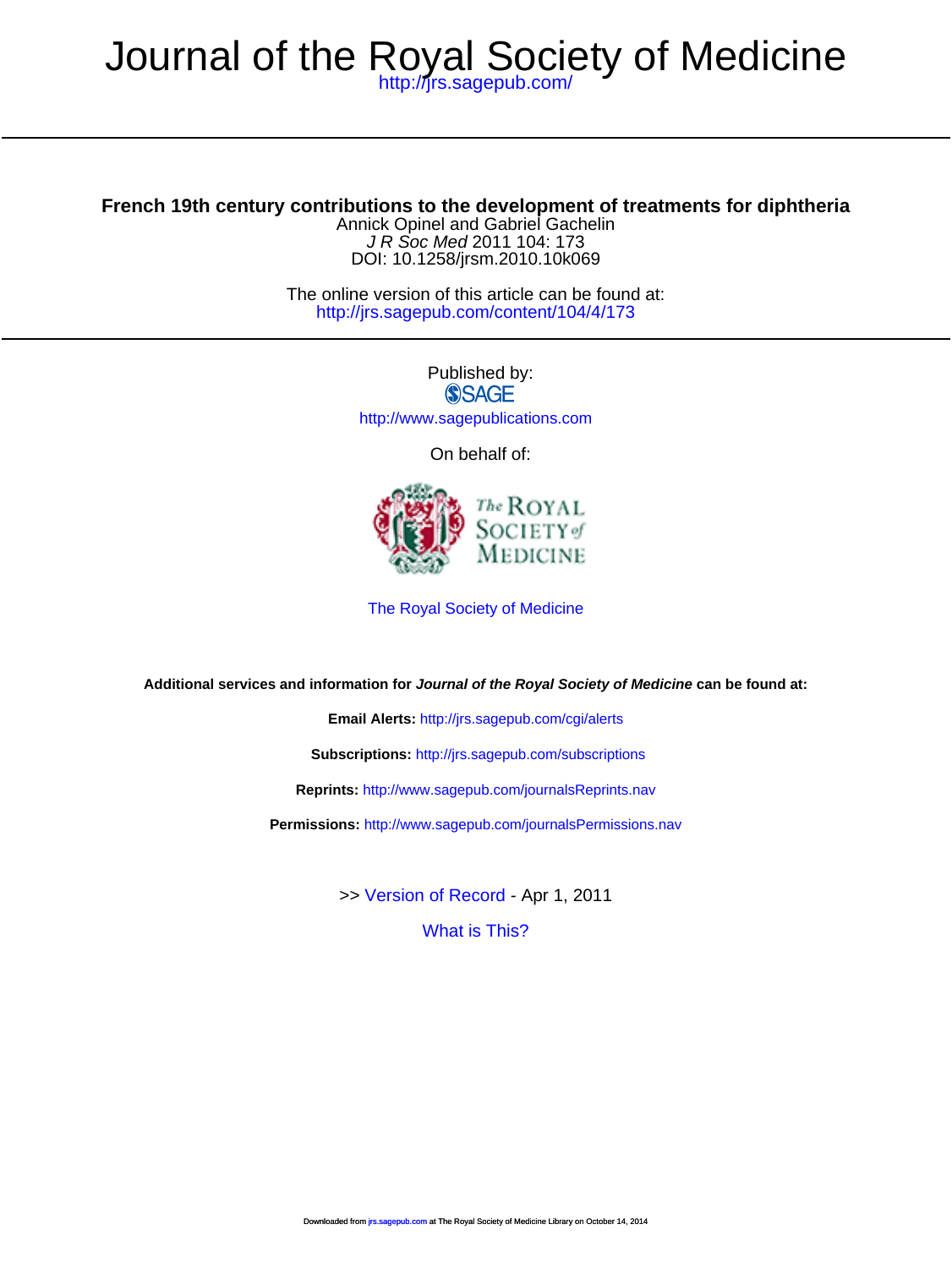

# French 19th century contributions to the development of treatments for diphtheria

## Annick Opinel<sup>1</sup> • Gabriel Gachelin<sup>2</sup>

Tracheotomy and tracheal

intubation

<sup>1</sup>Unité de pharmaco-épidémiologie et maladies infectieuses, Institut Pasteur, Paris, France <sup>2</sup>Laboratoire SPHere, UMR 7219 CNRS – Université Paris 7 – Denis Diderot, Paris, France Email: annick.opinel@pasteur.fr

#### DECLARATIONS

Competing interests None declared

> Funding None

Ethical approval Not applicable

#### Guarantor

 $\Delta \Omega$ 

**Contributorship** 

AO is the sole contributor

#### Acknowledgements

Additional material for this article is available from the James Lind Library website (www. iameslindlibrary. org), where it was originally published

Diphtheria most often leads to death if left untreated because of obstruction of the upper airways by an adherent membrane. Pierre-Fidèle Bretonneau – who introduced the term diphtheria in 1817 – is usually credited with having documented the first successful use of tracheotomy to relieve laryngeal obstruction caused by the disease. After two unsuccessful operations in 1818 and 1820, his third (done in 1825) was successful.<sup>1</sup> Bretonneau's pupil, Emile Trousseau, also had two failed operations (in 1826 and 1828) before succeeding in  $1831<sup>2,3</sup>$  In 1855, Trousseau reported on the fate of 216 children in whom he had used tracheotomy at the Hôpital des Enfants-Malades in Paris.<sup>4</sup> Forty-seven children (22%) had survived, a result that he rated as remarkable given the dire natural history of laryngeal obstruction caused by diphtheria:

This result is considerable if one thinks about the social conditions of the children brought here, about the deplorable treatment given by the midwives (…), if one thinks about the disastrous conditions of the hospital itself, where children are placed in the middle of the most serious and most different contagions: so that very often, at a time when everything seems to work well after tracheotomy, scarlet fever, measles, cowpox, or whoopingcough introduce formidable complications.<sup>4</sup>

Tracheal intubation, an alternative to tracheotomy but an ancient and forgotten practice, was revived in France in 1855 by a surgeon in Lyon, J-F Reybard (1795-1863), who specialized in urethral cannulation and used silver cannulae to perforate

the diphtheritic membrane. Although passing references to Reybard's use of tracheal intubation were made frequently, no published report is mentioned in the list of Reybard's publications published by Dechambre. $5$  To the satisfaction of opponents of tracheotomy, Reybard's method of tracheal intubation was presented to the Academy of Medicine as a substitute for tracheotomy. Intubation was later presented to academicians in greater detail by Eugene Bouchut (1818 – 1891) as a method to replace tracheotomy, provided a new type of cannula was used:<sup>6,7</sup>

On pouvait remplacer la trachéotomie, opération difficile et dangereuse, qui donne une mortalité de 80 à 90% et quelques fois d'avantage, par une opération nouvelle, non sanglante, exempte de tout danger, aussi facile à concevoir que facile à accomplir: c'est le tubage de la glotte.<sup>6</sup>

[One can replace tracheotomy, a difficult and dangerous operation with a mortality of 80 to 90%, and sometimes with advantage, with a new operation, without bleeding, free of danger, which is as easy to conceive as it is to accomplish: namely, intubation of the glottis.]

Bouchut's report was discussed in November 1858 at the Academy of Medicine and Trousseau was asked to examine and report on the method. Because tracheal intubation challenged tracheotomy,<sup>3</sup> Trousseau's long report dismissed the former and promoted the latter, drawing attention to the insufficient number of cases (only seven) treated by intubation.<sup>8</sup> Despite continued criticism of tracheotomy – prompting a Danish physician to propose that it be assessed in a controlled trial<sup>9</sup> – the operation remained dominant, although tracheal intubation remained on the list of hospital practices. When Bouchut was appointed chief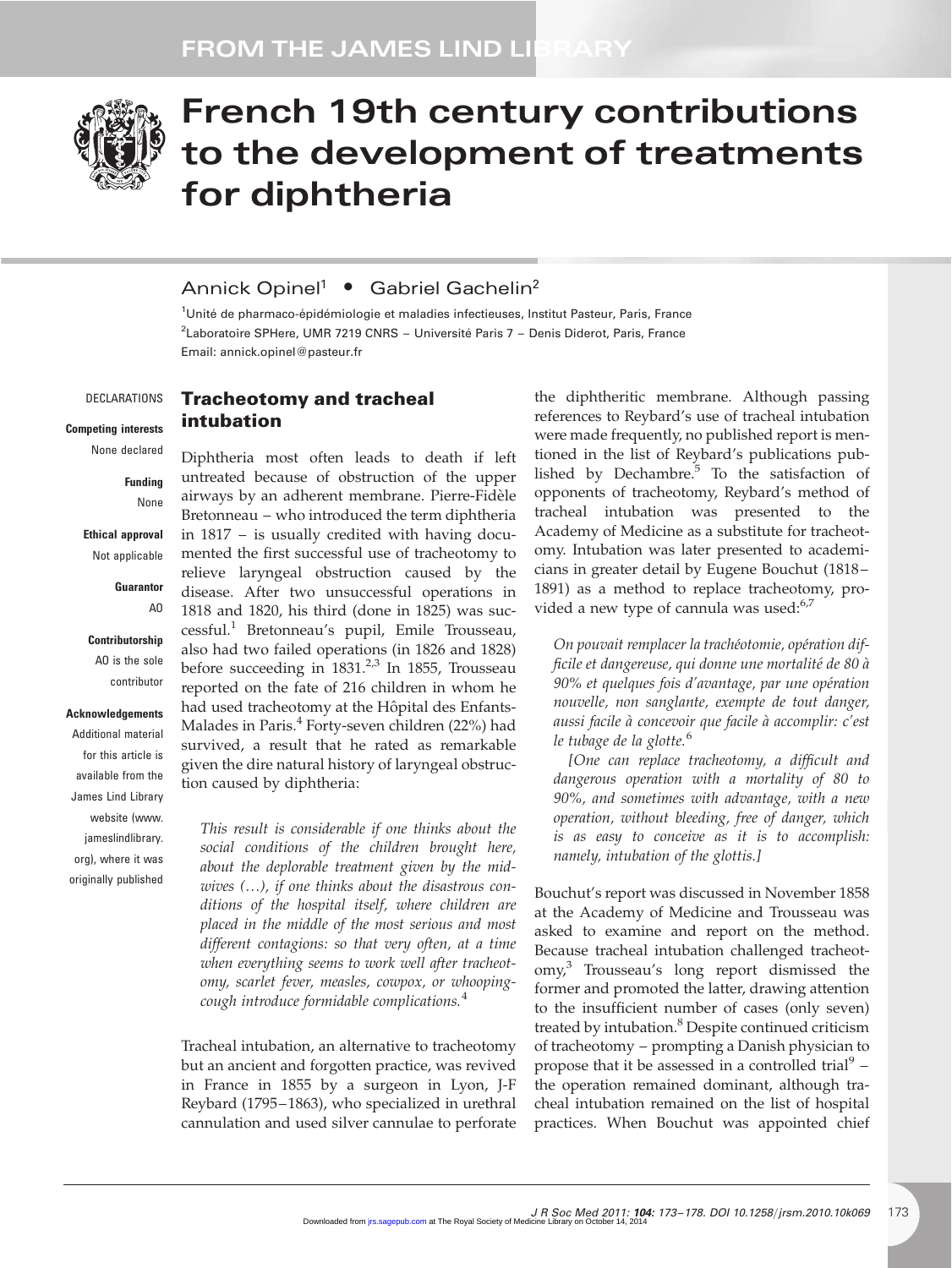physician at the Hôpital des Enfants-Malades in Paris, he placed intubation on the top of his list of treatments for diphtheria, followed by tonsillectomy (which he described in great detail). Tracheotomy was relegated to be used only after other techniques had failed.<sup>10</sup>

In 1887, an American paediatrician, Joseph O'Dwyer, using an improved technique of tracheal intubation, published a detailed account of 50 patients with croup treated by intubation, 12  $(24%)$  of whom survived.<sup>11</sup> Tracheal intubation was widely accepted in the United States and rapidly superseded tracheotomy as a standard procedure. Although guidelines for performing intubation were widely publicized in France,<sup>3,12,13</sup> however, the procedure was not readily accepted in Europe, both because of the influence of prominent physicians, but also because of the perceived risks associated with intubation through inflamed tissues. Intubation became a common practice in Europe only after serum therapy had been introduced, with consequent reduction of local inflammation and the risks associated with it.<sup>3</sup>

In attempts to kill the bacteria, measures used in the late 19th century included disinfection of the upper respiratory tract with glycerine and salicylic acid, and washing with calomel, or with boric and phenolic acid added to water. $14-16$ However, the purported effects of these interventions were not quantified, but supported with statements such as 'the membranes were more easily dislodged after such washings'.<sup>13</sup>

## Use of historical and concurrent controls to assess the effects of measures to prevent cross-infection with diphtheria and other organisms in hospital

Although tracheotomy and intubation could be lifesaving, the patient fatality rate remained high throughout the 19th century. At the end of the century, about half of the children admitted to hospital with diphtheria died, $17$  the most seriously affected patients often being infected with streptococci or staphylococci as well.<sup>15</sup> Joseph Grancher (1843 – 1907), one of the physicians in charge of the Infectious Diseases Service at the Hôpital des Enfants-Malades, had established that diphtheria was not transmitted by circulating air but rather through person-to-person contacts, or contacts with the personal belongings of diphtheria patients. To reduce such super-infection of diphtheria patients with other micro-organisms, as well as to reduce the spread of diphtheritic infection to uninfected children in the hospital, Grancher established a set of guidelines based on the principles of asepsis and isolation techniques that had been adopted in departments of surgery and obstetrics.<sup>18</sup> Rather than proposing a specialist diphtheria hospital, therefore, Grancher's report to the executive ministry responsible for public health (report read and approved at the Comité consultatif d'hygiène de France on November 10, 1890) recommended the implementation of rigorous hygiene and asepsis in existing hospitals, as well as measures to limit cross-infection during the transport of patients by the recently established ambulance service.<sup>19</sup>

Accordingly, Grancher reorganised the wards for which he was responsible by surrounding each bed with a 1.2 metre high wire gauze screen to minimize movement between beds, and by providing each semi-isolated 'cubicle' thus created with individual equipment, sterilized every other day, for food and care. The staff were required to obey very strict asepsis rules when moving from one cubicle to another, washing their hands with mercury sublimate, and changing their overalls. Bed clothes were sterilized after each patient had been discharged from hospital.

Grancher claimed that improvements were evident as soon as these new measures had been introduced.<sup>19</sup> In his wards there had been  $19-35$ patients with diphtheritic cross-infections out of an average of 500–600 patients per year in the years before the cubicles had been introduced (about  $3-6\%$ ) compared with only one patient (with a dubious diagnosis) out of 575 patients the year following the introduction of the new procedures. Furthermore, in other wards (for measles, surgery and internal medicine) in the Hôpital des Enfants-Malades which had not been equipped with cubicles, there had been a total of 153 patients of diphtheritic cross-infections (about 3%) of about 4000 –5000 patients (an estimate based on the average number of patients in those wards in 1887 and 1888). Grancher gives as an example of the frequency of cross-infections the fact that there had been three diphtheritic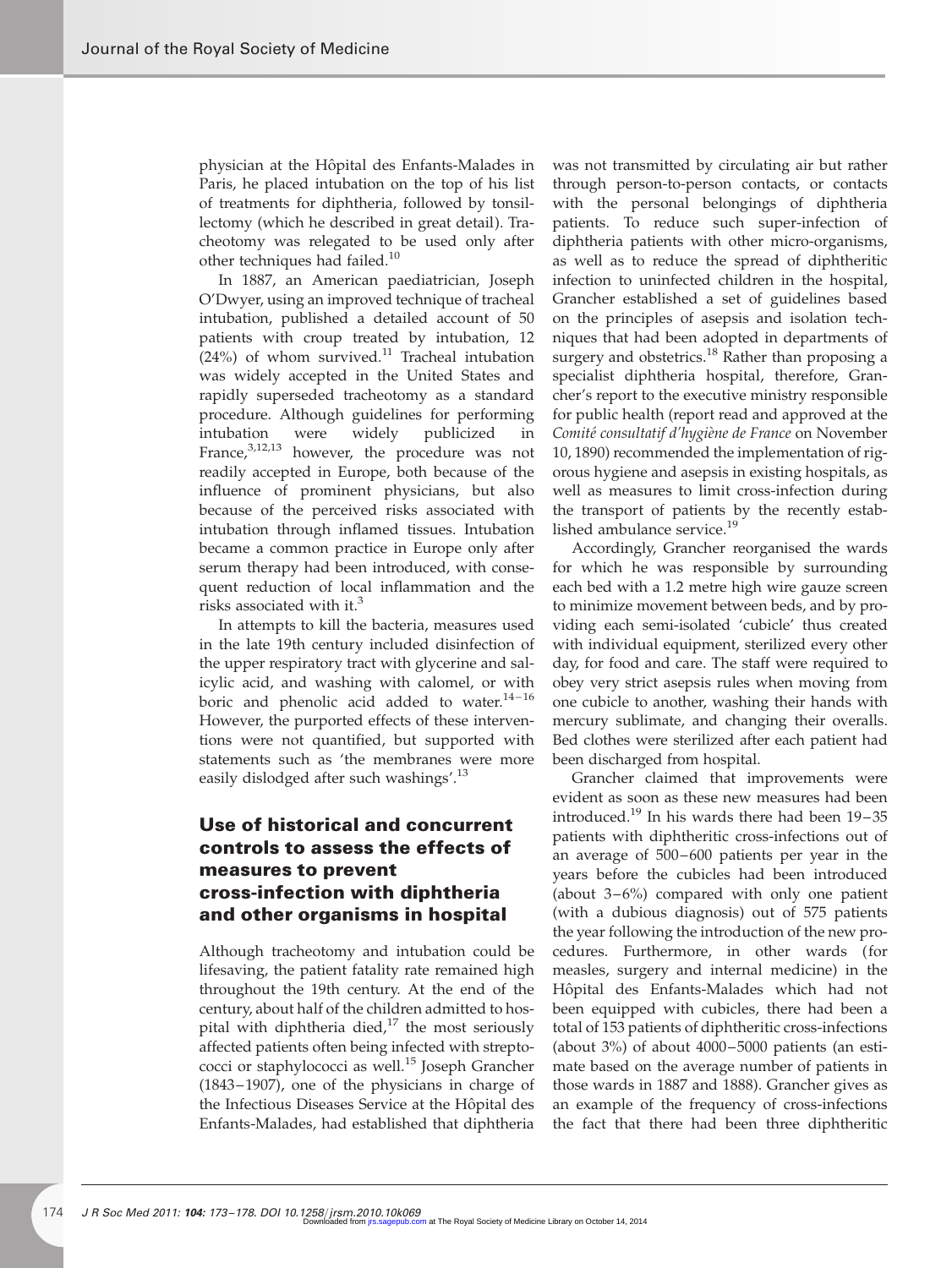cross-infections (6%) during the first 6 months of 1889 out of a total of 47 patients admitted to Husson ward (for patients with chronic diseases), which had not been equipped with cubicles. By contrast with the reduction in diphtheritic crossinfections, no decrease in the spread of measles within Grancher's wards was observed, circulation of air being incriminated.

### Serum therapy for diphtheria

Diphtheria's effects are caused by a toxin produced by the bacterium Corynebacterium diphtheriae. This toxin produces not only diphtheria's effects in the upper respiratory tract, but also later complications, including myocarditis and peripheral neuropathy. These complications, and superinfection with other bacterial pathogens (streptococci, in particular), contribute to the serious morbidity and mortality associated with the disease.

In the early 1890s, in Berlin, Emil von Behring and Shibasabura Kitasato developed a serum from a hyper-immune horse, which seemed to confer passive immunity on patients with diphtheria. Experience with this serum was first reported in a paper published in  $1893.<sup>20</sup>$  They presented their results cautiously, emphasising that all 30 children treated with serum had had diphtheria confirmed bacteriologically, and their promising results called for replication on a large scale.

Grancher's infectious disease department at the Hôpital des Enfants-Malades in Paris was the site of the first controlled evaluation of the effects of serum treatment for diphtheria.<sup>17</sup> Between 1 February and 24 July 1894 (thus including winter and summer months), Emile Roux, Louis Martin and Auguste Chaillou collected detailed information on 448 children admitted to the diphtheria service. In addition to information about the diphtheritic infection itself, such as duration of the illness, data were collected on age, pulse, breathing rhythm, and albuminuria, and information on any complications – from measles, bronchopneumonia, scarlet fever or other co-morbidities. Twenty children died soon after admission to hospital, but 428 received hyperimmune horse serum in doses ranging from 20 cubic centimetres to 125 cubic centimetres, depending on the severity of the illness and the presence of associated pathologies.

One hundred and nine of the 448 children admitted died - a fatality of 24.5%. This compared very favourably not only with a rate of about 50% in the same hospital during the four years 1891 to 1893, but also with a fatality of 60% in the Hôpital Trousseau, where serum had not been used.

Roux, Martin and Chaillou distinguished diphtheritic sore throat *(angine diphtérique)* from laryngeal diphtheria (croup), the latter being defined by whether or not tracheotomy had been used. They also stressed the different degrees of seriousness, depending on whether the diphtheritic croups were pure or associated with other conditions (in cases associated with staphylococcal and streptococcal infections fatality reached 63% and 80%, respectively). Further analyses of their crude statistics showed that, when consideration was restricted to patients with diphtheritic sore throat, more dramatic differences in favour of serum emerged – 12% died compared to an average of 34% over previous years, and 32% at the Hôpital Trousseau. Figures were also presented for the patients in which tracheotomy had been used, among whom 49% had died compared to an average of 73% during previous years, and 86% at the Hôpital Trousseau.

Roux, Martin and Chaillou further refined their analyses of the 448 children in two ways. First, they identified and removed from their analysis the 128 children in whom there was no bacteriological confirmation of infection with the diphtheria bacillus. Second, they excluded the 20 children who had died soon after arriving at the hospital, and who had not received serum. This left 300 patients with bacteriologically confirmed diphtheria who had received serum. These patients experienced a case fatality of 26% compared to about 50% among similar patients in the same hospital over previous years.

Finally, they compared the mortality among 120 children with 'pure' laryngeal diphtheria who had received serum to the mortality among 96 similar children admitted in 1891 and 1892. The case fatality rates were 7.5% and 41%, respectively, and the authors provided plausible reasons for the deaths of the nine infants who had died in spite of receiving serum. Serum treatment had also been associated with a reduced use of tracheotomy.

Unsurprisingly, Emil Roux and his colleagues concluded that this evidence supported their belief that, as serum was the only new element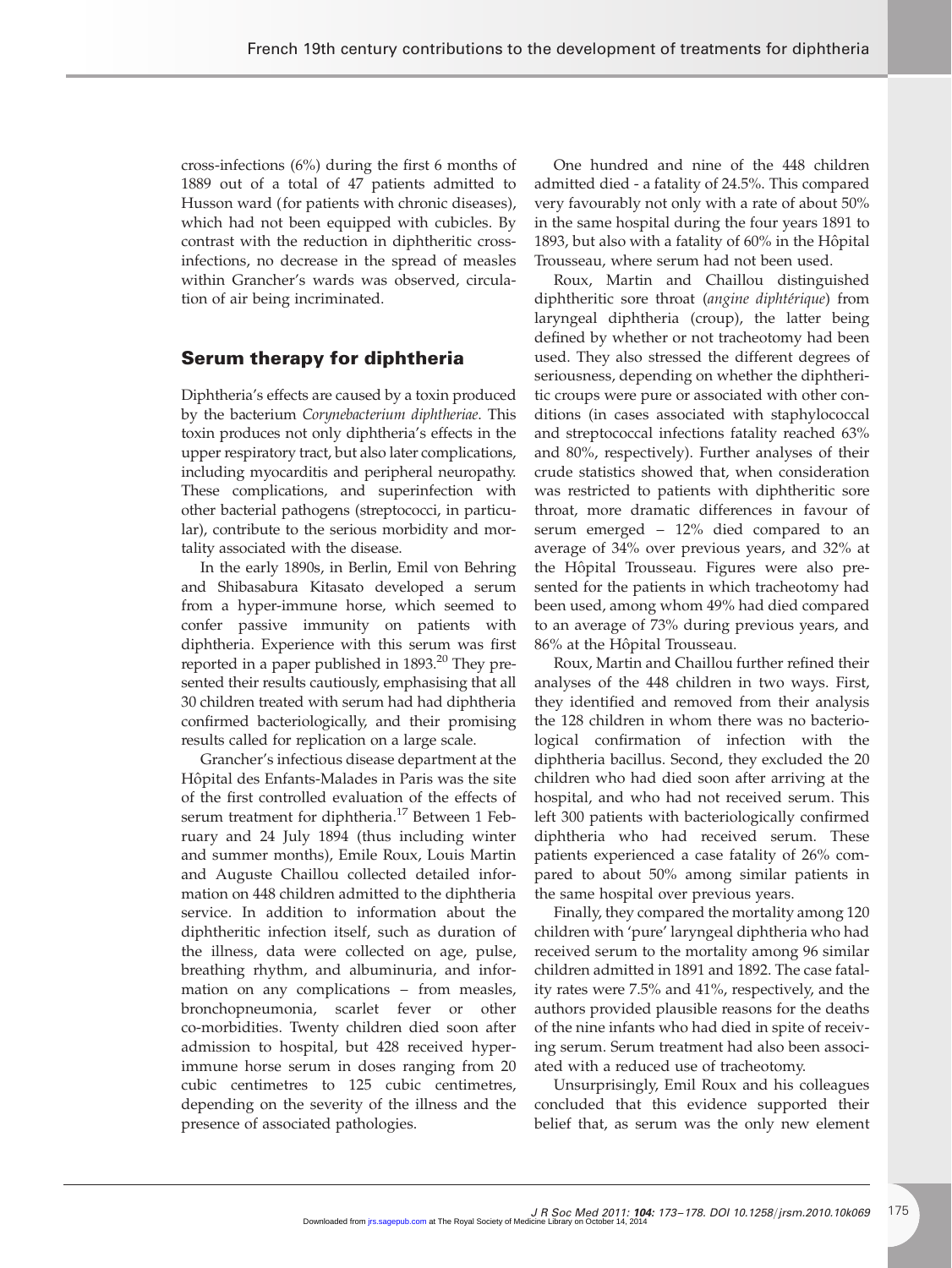that had been introduced at the Hôpital des Enfants-Malades, the beneficial changes had to be attributed to the treatment.<sup>17</sup> It is worth noting that Roux and his colleagues used the word 'statistiques', albeit without presenting statistical analysis as such.

In September 1894, Emile Roux presented these findings to the International Congress of Hygiene, in Budapest, and this marked the introduction of widespread use of serum therapy in Europe. $20,21$ In the course of the discussion which accompanied the report of Roux's lecture, the author mentioned that Hans Aronson of Berlin had reported comparable results concerning the treatment of diphtheria patients with anti-diphtheria serum prepared in Germany. Aronson mentioned a procedure for obtaining high titre serum (allegedly three times more efficient than Behring's serum), the use of which had resulted in a decrease in case fatality rate from 40% to 15% among bacteriologicallyconfirmed diphtheritic patients.<sup>21-23</sup>

The results obtained in Paris were reflected not only in Berlin, but elsewhere. For example, an American textbook<sup>24</sup> published soon after the French and German results had been reported concluded that the value of anti-toxin serum had been established, but, 'so that readers may themselves to a certain extent have a basis for forming their own opinions', statistics were presented showing trends in fatality among patients admitted to the Willard Parker Hospital for Contagious Diseases in New York, and the Kaiser-und-Kaiserin Friedrich Augusta Hospital in Berlin.<sup>25</sup>

Statistics were frequently used to assess the efficacy of anti-streptococcal and anti-diphtheritic serotherapy in Paris. In contrast, they were rarely used to assess anti-venomous, anti-tetanous and anti-tuberculous serotherapy.<sup>26</sup> In fact, Landouzy refers implicitly to differences in the use of statistics to define treatment effectiveness by referring to the extent to which past experience of the disease provided the basis for reliable inferences about the effects of treatments. In the case of rabies and deadly venom inoculation, the alternative facing physicians was to treat victims with inadequately tested treatments or to watch them die. Unsurprisingly, all patients with either of these two conditions were treated with vaccine or sera, with records only of the numbers of survivors and deaths. The effectiveness of these treatments was deduced from the divergence from

expectation of the cumulative ratio of survival to mortality, with a discussion of possible explanations of the failures.<sup>27</sup>

The success of serotherapy in tetanus was sporadic and no statistical analysis was even attempted. Landouzy refers to Marmorek's clinical trials of an antiserum against streptococci, prepared in a similar way to anti-diphtheria serum.<sup>28</sup> Marmorek, who worked under Roux's supervision, compared the mortality rate among all streptococcal infections in the same hospital ward the year preceding the introduction of the antiserum (5.1%) and during the year of the trial (3.9%). Moreover, the serum was administered only to patients with severe erysipelas. However, no statistical protocol and no homogeneous cohort of patients were defined. The statistics to which Landouzy refers thus appear quite primitive compared with Roux's studies of serum treatment of diphtheria. This suggests that the evaluative methods applied by Roux were not in common use at the Institut Pasteur at that time, although the principles had already clearly been established and were taught to physicians at the university. In 1883 Dechambre made clear in the authoritative Dictionary of Medicine that reliable estimates of the value of treatments depended on studying large numbers of homogeneously defined cohorts of patients, although he did not propose any kind of protocol for carrying out trials or collecting information, and clearly preferred comparisons with historical data.<sup>29</sup>

Within a year of the report of Roux's observations extensive data were reported comparing the mortality of treated cases with historical control data. In 1895, GC Crandall reported that, having 'recently had access to the Library of the Royal College of Surgeons of England, I gathered as fully as possible, statistics upon the use of the anti-diphtheritic serum.' He assembled these data in what was essentially a systematic review, which included 13 comparisons of treated cases with historical controls. Unfortunately, Crandall did not provide references to his sources, but in some cases at least he considered the appropriateness of different kinds of control data. For example in the report by Washbourn and his colleagues, $30$  concurrent control data from other hospitals – as used by Roux – were given. However, 'on account of the varying standards of diagnosis', Crandall decided not to lay much stress on these data by comparison with the historical control data.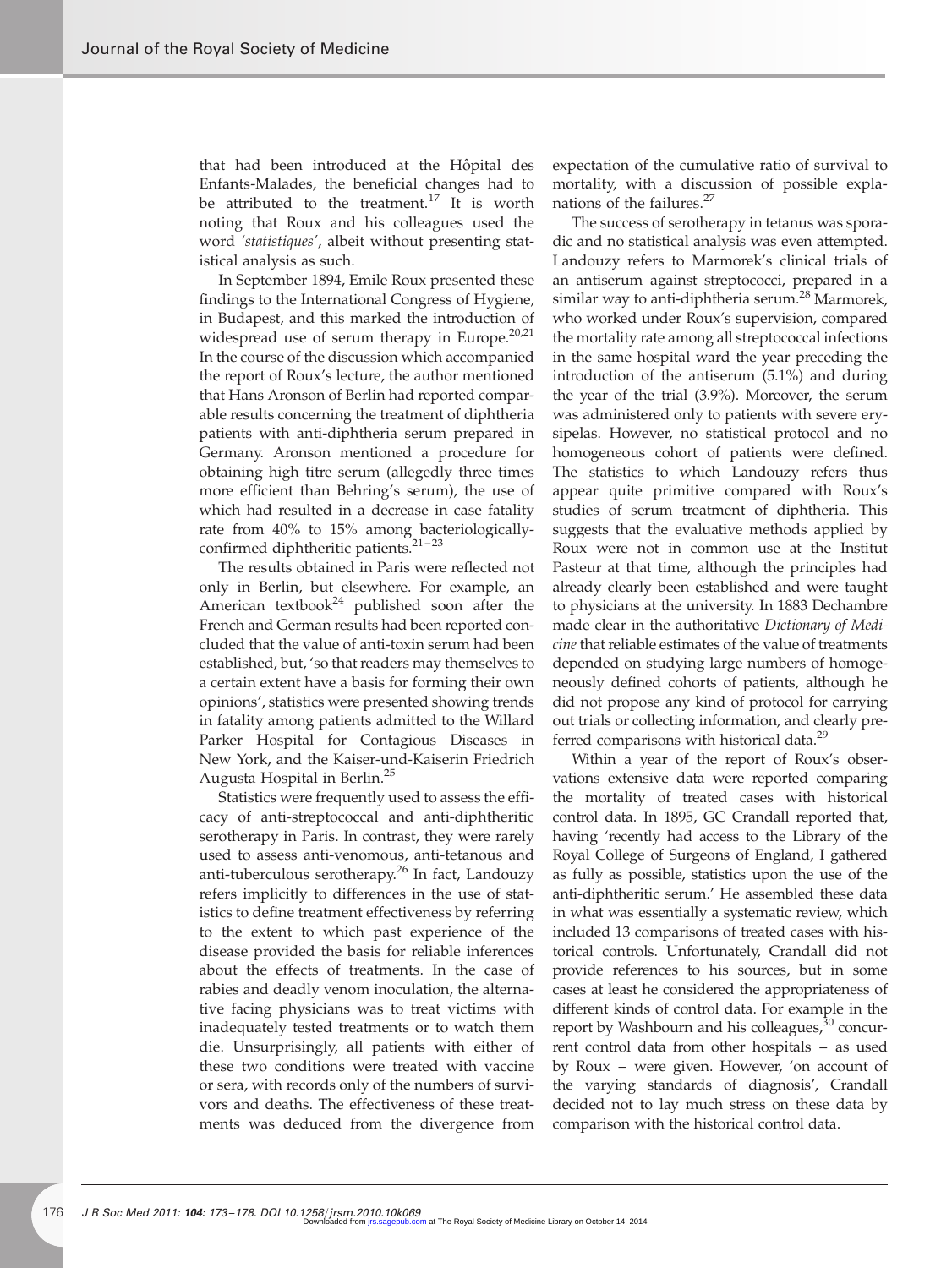The evidence from Paris and other evidence using historical controls did not convince everyone of the value of anti-diphtheritic serum, however. Apart from the fact that deaths had been attributed to the antitoxin, some of which attracted wide publicity (see Moizard and Bouchard, $31$  and the responses of  $Roux<sub>1</sub><sup>32</sup> Landouzy<sub>2</sub><sup>26</sup> Weindling<sub>2</sub><sup>33</sup>$ Hüntelmann<sup>34</sup>), the debate was complicated by at least two other factors, one methodological, the other more 'political'. First, interpretation of trends in mortality over time was complicated because the disease was undergoing spontaneous fluctuations, with a trend to decreased virulence. Second, some were claiming that the success of serum treatment showed that laboratory research was a more promising approach to tackling diseases associated with poverty than the social reforms for which Virchow and others had been calling. $33$  However, the importance of serum therapy was singled out for award of the first Nobel prize in Physiology or Medicine (1901) to Emil von Behring, implying that the beneficial effects of the therapy had become widely accepted.

Following the investigations reported by Emile Roux and his colleagues, $17$  further important evaluative research on serum therapy was reported by Fibiger in Denmark $35,36$  and by Bingel in Germany.37,38 In addition, at least one controlled trial was done in France to assess the effects of calcium chloride in preventing the sometimes very unpleasant side-effects of serum treatment.<sup>39,40</sup> In summary, although French contributions to the development of treatments for diphtheria were undoubtedly important, it is clear that the history of the evolution and evaluation of treatments for diphtheria was a truly international endeavour.<sup>41</sup>

#### **References**

- 1 Bretonneau P. Inflammations spéciales du tissu muqueux, et en particulier de la diphthérite. Paris: Crevot; 1826
- 2 Trousseau A. Mémoires sur un cas de trachéotomie pratiquée avec succès dans la période extrême du croup. Journal des connaissances médico-chirugicales 1833;1:5-9
- 3 Hardy A. Tracheotomy versus intubation: surgical intervention in diphtheria in Europe and the United States, 1825 –1930. Bull Hist Med 1992;66:536 – 59
- 4 Trousseau A. De la trachéotomie dans la période extrême du croup, et des moyens plus propres à en assurer le succès. Archives générales de médecine 1855;1:257-68
- 5 Dechambre A. Dictionnaire encyclopédique des sciences médicales. Paris: G Masson, P Asselin; 1876
- 6 Bouchut E. D'une nouvelle méthode de traitement du croup par le tubage du larynx. Bull Acad Med Paris 1858;23:1160 –2
- 7 Bouchut E. Leçons cliniques sur les maladies de l'enfance faites à l'hôpital Sainte-Eugénie. Paris: Plon; 1858
- Trousseau A. Du tubage de la glotte et de la trachéotomie, rapport fait à l'Académie impériale de médecine, le 2 novembre. Paris: J-B Baillière et fils; 1858
- 9 Wanscher O. Om Diphteritis og Croup særligt med hensyn til Tracheostomien ved samme. Disputats [On diphtheria and croup – especially regarding tracheostomy in this condition. Thesis]. Kjøbenhavn: Jacob Lund; 1877. pp 67– 8
- 10 Bouchut E. Traité pratique des maladies des nouveaux-nés, des enfants à la mamelle et de la seconde enfance. Paris: JB Baillière et fils; 1867
- 11 O'Dwyer J. Fifty cases of croup in private practice treated by intubation of the larynx with description of the method. Medical Record 1887;32:557 –61
- 12 Bourges H. La diphtérie. Paris: Bibliothèque médicale Charcot Debove; 1892
- 13 Sevestre L, Martin L. Diphtérie: Traité des maladies de l'enfance, tome 1. Paris: Masson et fils; 1896
- 14 Roux E, Yersin A. Contribution à l'étude de la diphtérie, 3<sup>e</sup> mémoire. Annales de l'Institut Pasteur 1890;7: 384 –426
- 15 Opinel A. The anti-diphtheria apparatus at the Institut Pasteur, 1894 –1905. Dynamis 2007;27:83 –106
- 16 Gachelin G. The designing of anti-diphtheria serotherapy at the Institut Pasteur (1888 – 1900): the role of a supranational network of microbiologists. Dynamis 2007;27:45 –62
- 17 Roux E, Martin L, Chaillou A. Trois cent cas de diphthérie traité par le serum antidiphthérique. Annales de l'Institut Pasteur 1894;8:640-61
- 18 Grancher J. Essai d'antisepsie médicale. Revue d'hygiène et de police sanitaire 1890;12:495 –509, 992– 1003 (commentaries)
- 19 Grancher J. Prophylaxie de la diphtérie. Transport et isolement des diphtériques dans les hôpitaux. Revue d'hygiène et de police sanitaire 1890;12: 1084 –97
- 20 Behring EA, Boer , Kossel H. Zur Behandlung diphtheriekranker Menschen mit Diphtherieheilserum. Deutsche Medicinische Wochenschrift 1893;17:389 – 93
- 21 Anonymous. Echoes and news: the chlorine treatment of diphtheria. Medical News 1899;74:403
- 22 Hüntelmann A. Diphtheria serum and serotherapy. Development, production and regulation in fin de siècle Germany. Dynamis 2007;27:107 – 31
- 23 Gachelin G. The building up of a culture of standardization at the Institut Pasteur, 1885 –1900. HAL: 2008. See http:// halshs.archives-ouvertes.fr/halshs-00335350\_v1/
- 24 Loomis AL, Thompson WG. A system of practical medicine by American authors. New York, NY: Lea Brothers; 1897. pp 695 –98
- 25 Baginski A. The serum therapy in diphtheria. Berlin; 1895
- 26 Landouzy LTJ. Les sérothérapies: leçons de thérapeutique et matière médicale. Paris: Carré et Naud; 1898
- 27 Gamaleya N. Sur les prétendues statistiques de la rage. Annales de l'Institut Pasteur 1887;1:289
- 28 Marmorek A. Le streptocoque et le sérum antistreptococcique. Annales de l'Institut Pasteur 1895;9:38